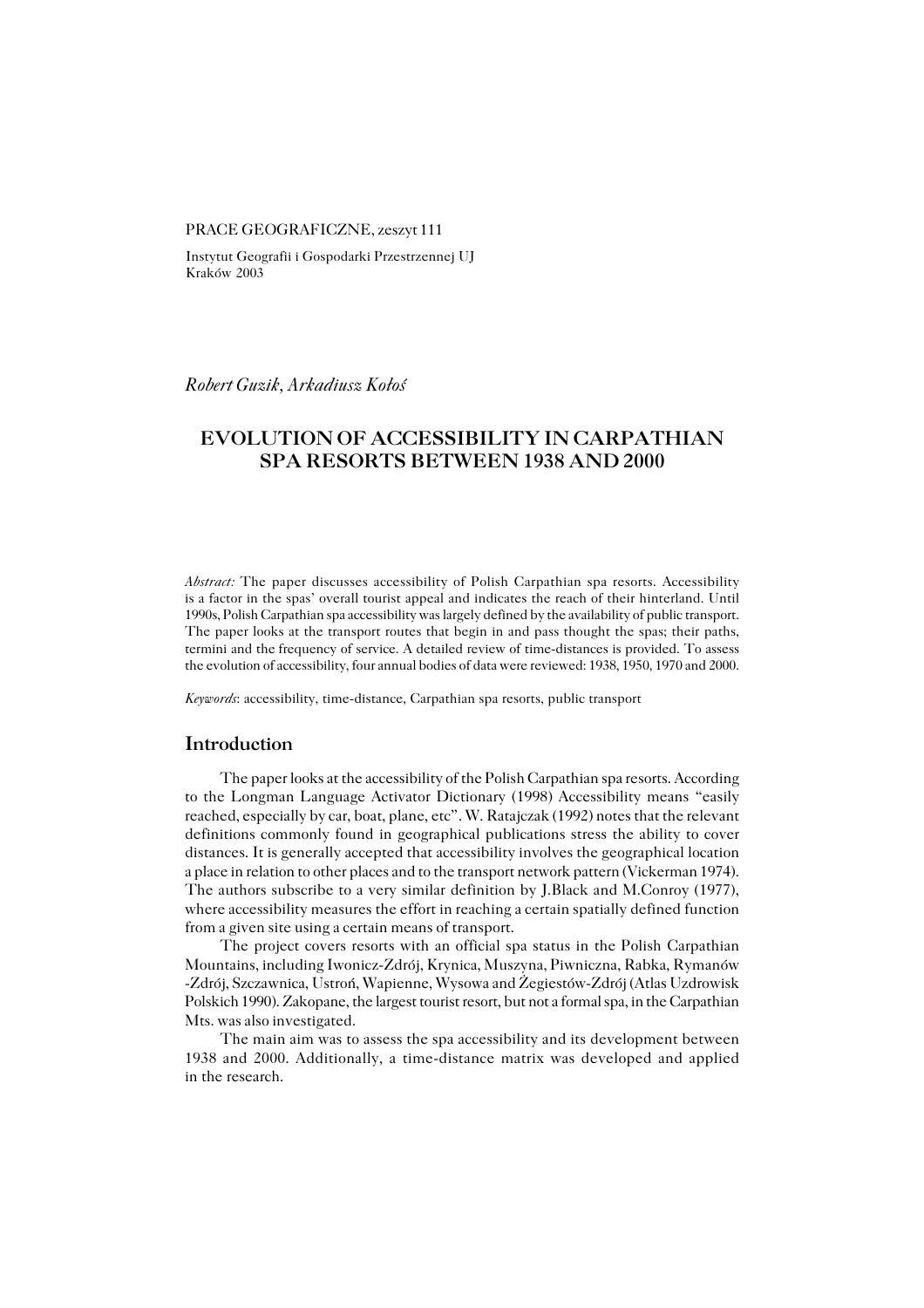The paper discusses physical accessibility of spas located in the Polish Carpathian Mountains. Accessibility is a component of the overall tourist appeal of a spa andanindicator of its hinterland limits. As such, it co−determines the development and operation potential of spas. This aspect of accessibility has recently gained in significance as the spa resorts began competing with each other. Until 1990s, accessibility was largely determined by the availability of public transport, which has remained an important factor despite having lost some ground to private car transport in recent years. Hence, the paper is looking at:

– the pattern and reach of transport routes beginning in and passing through the spas, – the number of services connecting the spas.

Four years were selected for the review (1938, 1950, 1970 and 2000), to follow the evolution of accessibility and the diminishing role of public transport in providing physical accessibility to the Carpathian spa resorts.

### **Spas and the Transport Network**

The location of spas on the national transport network has a great influence ontheir accessibility. The Carpathian spas were established in strong relation to the natural and healing resources, such as the climate and water; they can be described as raw−material determined, rather than market−determined. With the peripheral location of theCarpathian Mts., the spas established within the mountain range are far removed from the main urban areas.

The spas of Ustroń and Rabka are undoubtedly the best positioned on the transport network; they are located on international roads (E−75 and E−77) and railways. Iwonicz and Rymanów are located close to an international road (E−371), but ca. 10 kilometres form the nearest railway station. On the other hand, spa resorts founded in the Poprad River Valley are all located on an international railway line and a national (or provincial) road. The towns of Krynica and Zakopane feature a peculiar location at the termini of a national road and railway line each. However, by providing access to these resorts the routes have gained enough in significance for the resorts to be perceived as well positioned on the transport network. Wysowa and Wapienne, two spas located on local roads and with no access to railway, have the least favourable transport location.

The first railway line in Galicia (south−eastern Poland) opened as early as in 1847 (Kraków−Mysłowice). However, it was not until 1876 when the first Carpathian spa (Żegiestów Zdrój) gained railway access through a branch line connecting Tarnów, Muszyna and Preszów. Table 1, below, summarises all Carpathian spa resorts, their establishment and first access to modern public transport network.

The Tarnów branch line contributed to the establishment of two new spa resorts in Piwniczna and Muszyna. With the new additions to the rail infrastructure, more spas gained access to this modern mode of transport. A transversal line (Zwardoń–Chabówka –Stróże–Zagórz) connected several spas in 1884, while major resorts, such as Ustroń Krynica and Zakopane had special branch lines opened at the turn of the  $19/20<sup>th</sup>$  century. The spas of Wapienne, Wysowa and Szczawnica have been omitted by these developments altogether, but Szczawnica was among the first to receive a coach service in  $1920s<sup>1</sup>$ .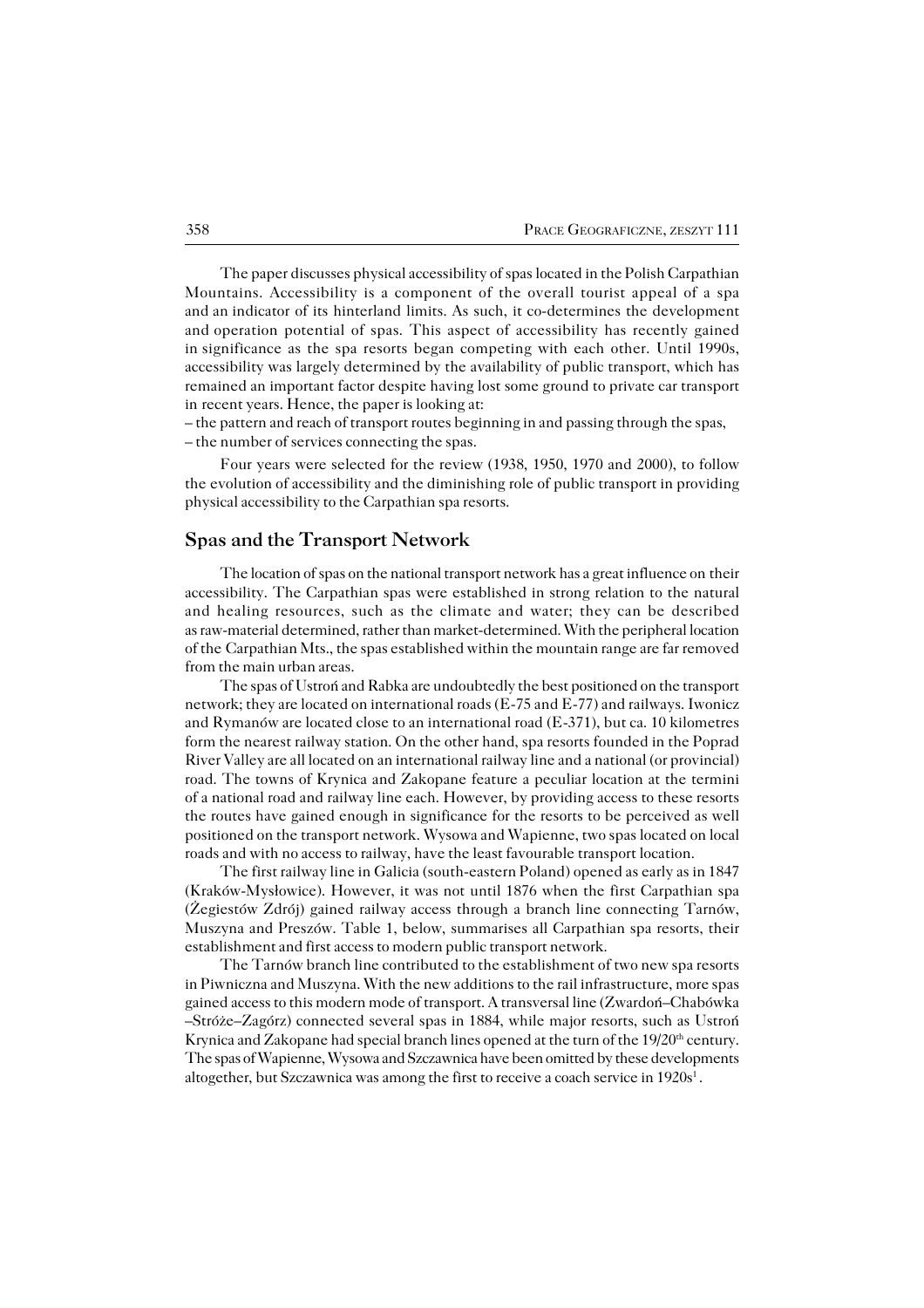| Spa resort | Official spa<br>status since*        | Rail**<br>or coach service<br>opened | Comments                                                                                                                           |  |  |  |
|------------|--------------------------------------|--------------------------------------|------------------------------------------------------------------------------------------------------------------------------------|--|--|--|
| Ustroń     | 1882                                 | 18 12 1888                           | Goleszów-Ustroń railway line,<br>station Ustroń Zdrój since 15.03.1928                                                             |  |  |  |
| Rabka      | 1864                                 | 16.12.1884                           | Transversal railway                                                                                                                |  |  |  |
| Zakopane   | ۰                                    | 25 10 1899                           | Private Chabówka-Zakopane railway line                                                                                             |  |  |  |
| Szczawnica | before 1858                          | 1920s                                | Only coach service                                                                                                                 |  |  |  |
| Piwniczna  | 1931                                 |                                      |                                                                                                                                    |  |  |  |
| Zegiestów  | 1846                                 | 18.08.1876                           | Tarnów-Muszyna-Čadca railway line                                                                                                  |  |  |  |
| Muszyna    | 1930/1956                            |                                      |                                                                                                                                    |  |  |  |
| Krynica    | before $16^{\text{th}}$ c.<br>/ 1856 | 29.05.1911                           | A branch of the Tarnów–Muszyna railway<br>line                                                                                     |  |  |  |
| Wysowa     | 1814                                 | After WW2                            | Only coach service                                                                                                                 |  |  |  |
| Wapienne   | $17^{\text{th}}$ c. / 1906           | After WW2                            | Only coach service                                                                                                                 |  |  |  |
| Iwonicz    | 1578/1836                            | 20.08.1884                           | Transversal railway line; ca. 8-10 km from<br>each of the spas with stations at Rymanów<br>and Iwonicz. Nowadays, main role played |  |  |  |
| Rymanów    | 1876                                 |                                      | by coach/bus services.                                                                                                             |  |  |  |

Tab. 1. First rail and coach services to the Carpathian spa resorts

*Source:* own research based on \*(Kruczek, Weseli 1987); \*\*(Lijewski, Koziarski 1995).

### **Public Transport to the Carpathian spas**

The number of direct services is a measure of accessibility. Table 2 below summarises this indicator for the spas (and Zakopane).

The most popular of the spas (Ustroń, Krynica and Rabka) stand out from the rest of spas. However, they are much less accessible than Zakopane that has more services offered (also by small private operators) than the next three resorts combined. Other spas are served directly between several and less than 20 times a day; the better service frequency to the resorts located along the Poprad valley is explained by the international railway line rather than their own importance.

Direct services also influence the overall accessibility. They add to the travel comfort and define the perceived accessibility and perceived distance to a spa. Figures 1 and 2 present the direct service pattern to the Carpathian spas. Cracow and Katowice (and the rest of the Upper Silesia) were the best connected departure points, with the former having no services only to Wysowa and Rymanów. Warsaw and Rzeszów had direct connections with the majority of spas (7), while Lublin and Kielce had direct services to six spas. A poorer connection with the west of the country is probably explained

<sup>1</sup> Coach services connected with the rail at the stations in the towns of Nowy Sącz and Nowy Targ. At the time (1938) the fastest route from Warsaw to Szczawnica went through Sandomierz and Dębica with a switch at Nowy Sącz.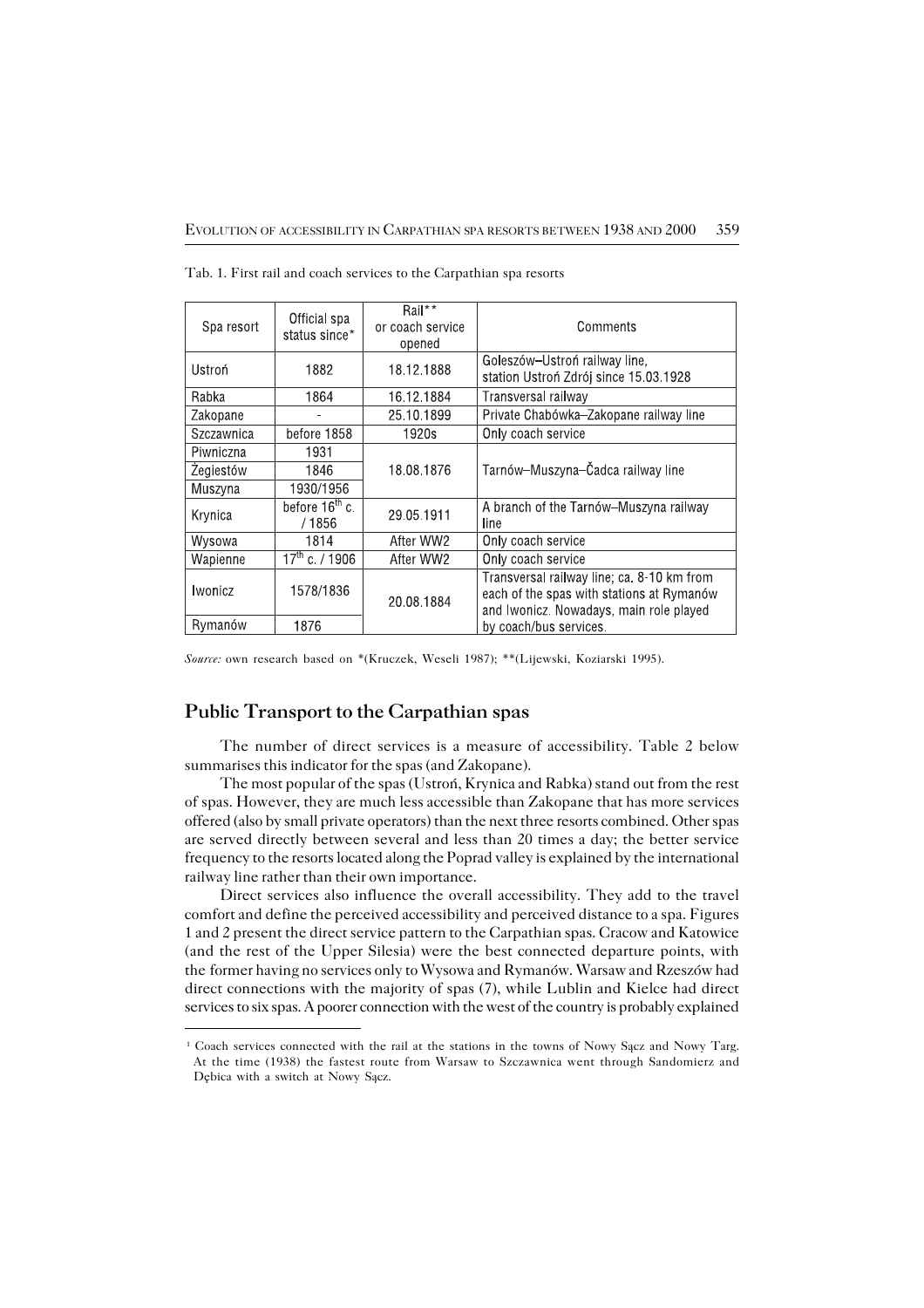| Spa                   | Number of services |                |       | Including services beyond |
|-----------------------|--------------------|----------------|-------|---------------------------|
|                       | Total              | Rail           | Coach | provincial boundaries     |
| Zakopane              | 97                 | 31             | 66    | 38%                       |
| Ustroń                | 33                 | 9              | 24    | 15%                       |
| Krynica               | 29                 | 9              | 20    | 62%                       |
| Rabka                 | 26                 | 2              | 24    | 35%                       |
| Szczawnica            | 17                 | $\blacksquare$ | 17    | 35%                       |
| Muszyna               | 16                 | 12             |       | 37%                       |
| Piwniczna i Żegiestów | 14                 | 11             | 3     | 36%                       |
| <b>wonicz</b>         | 9                  | ۰              | 9     | 66%                       |
| Rymanów               | 5                  | ۰              | 5     | 40%                       |
| Wysowa                | 3                  | $\blacksquare$ | 3     | 33%                       |

Tab. 2. Direct intercity\* services to the Carpathian spas in 2000

\* services beyond the powiat boundaries (second rank administrative unit); in Zakopane and Rabka local services to adjacent powiats were excluded.

*Source:* own research based on PKP Polish Rail and PKS Coach timetables.

by the long distance and the competition of the nearer spas in the Sudety Mountains. The city of Białystok, in the northeast of Poland, has surprisingly no service to any of the spas.

Table 2 summarises an interesting comparison of direct services beyond the provincial boundaries of a given spa resort to the total services. With most of the spas, including Zakopane, the figure stands near 30%. This would suggest their regional and national significance. A surprisingly low ratio at Ustroń (15%) could be explained by the dominant position of the Upper Silesian industrial conurbation within the same province (also a formal dependency relationship with the numerous facilities formerly owned by Upper Silesian heavy industry). This, however, reduces the role of the spa to the regional level only. Krynica and Iwonicz posted very high ratios (ca. 66%), confirming their national level role.

### **Evolution of Accessibility**

Geography of transport operates three measures of distance; length (physical accessibility), time (temporal−accessibility) and effort or cost of covering the distance (economic accessibility) (Krzyżanowski 1957). In an effort to provide a reasonably objective comparison of accessibility (static and dynamic), the authors employed one of those measures of the time-accessibility, i.e. the shortest travel time. Travel times<sup>2</sup> were measured between the spas and ten cities selected according to their size (Warsaw, Łódź, Cracow and Katowice including the conurbation, Poznań and Lublin) and proximity

<sup>&</sup>lt;sup>2</sup> Wysowa and Wapienne were excluded from the analysis because during a portion of the period studied they were not connected at all.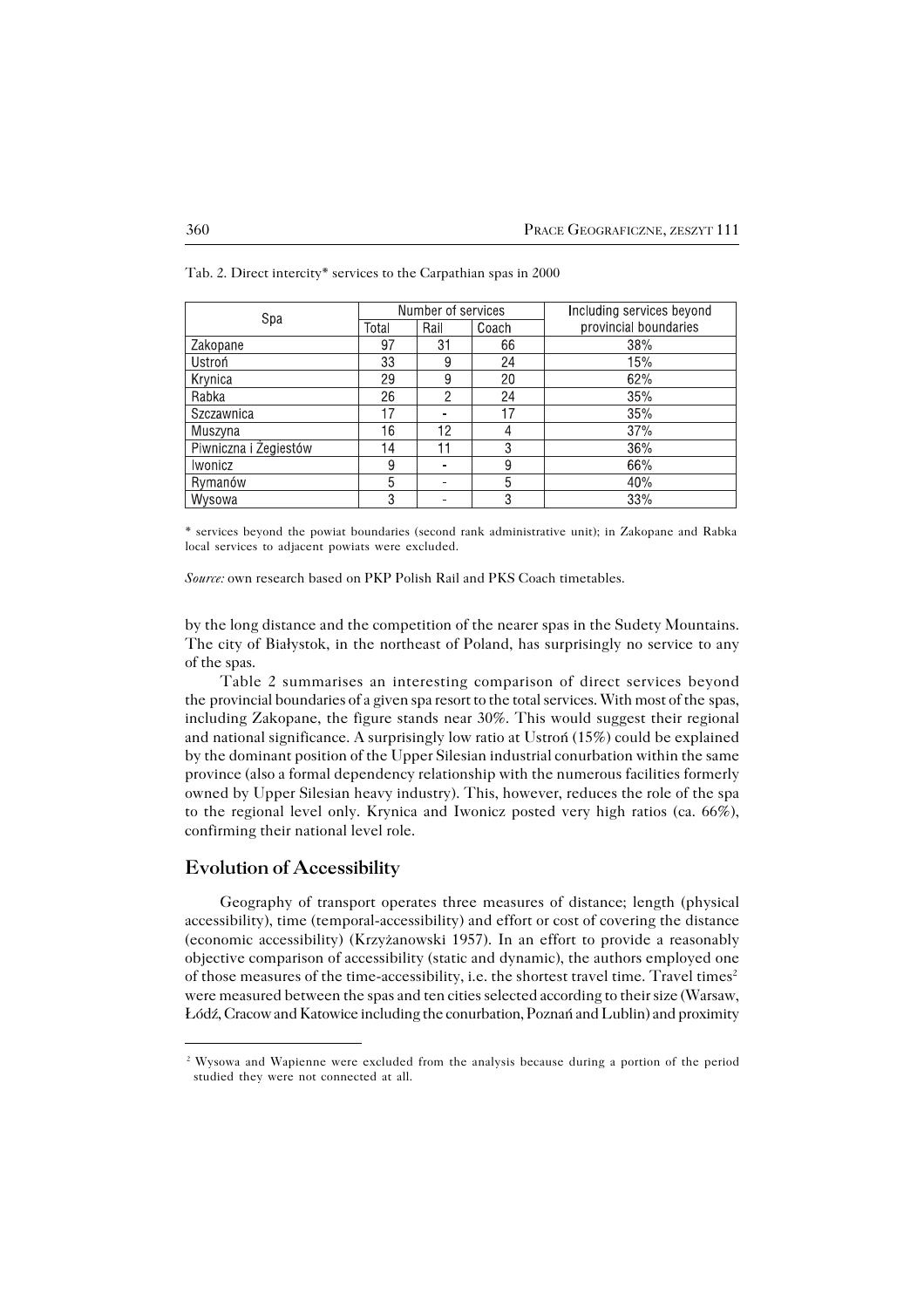

- 1 number of daily services
- 2 direct services from Ustroń
- 3 direct services from Zakopane and Rabka (Chabówka station)
- 4 direct services from Krynica and the Poprad valley spas
- 5 towns and cities with direct services to the spas
- 6 the spas (incl. Zakopane)
- BB Bielsko−Biała; NS– Nowy Sącz;
- R– Rabka; P Piwniczna; Ż Żegiestów; M Muszyna; I Iwonicz; RM Rymanów;

Fig. 1. Direct railway services to the Carpathian spa resorts in 2000

*Source:* own research based on the PKP Polish Rail Timetable for 2000.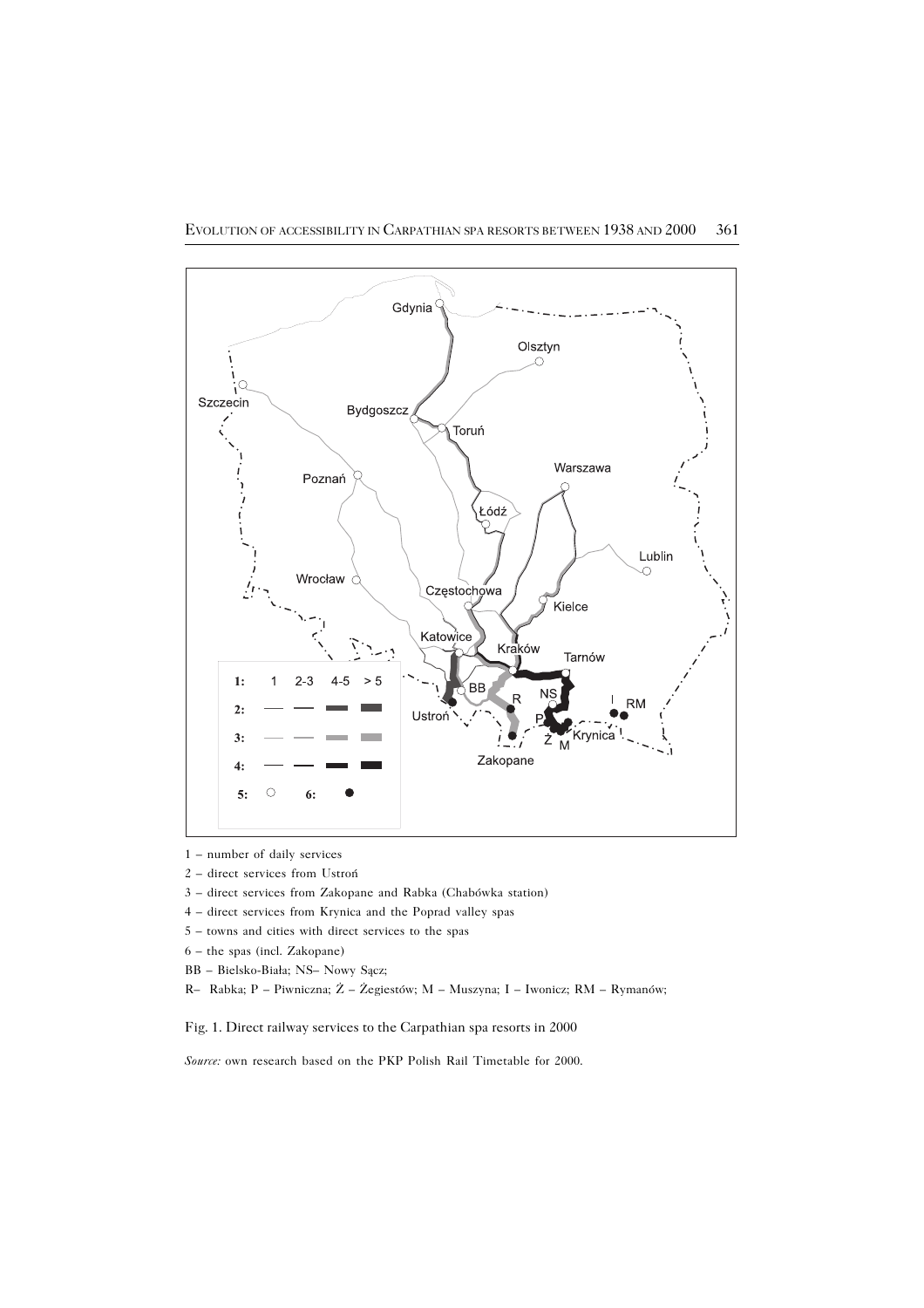

Fig. 2. Direct intercity coach services to the Carpathian spa resorts in 2000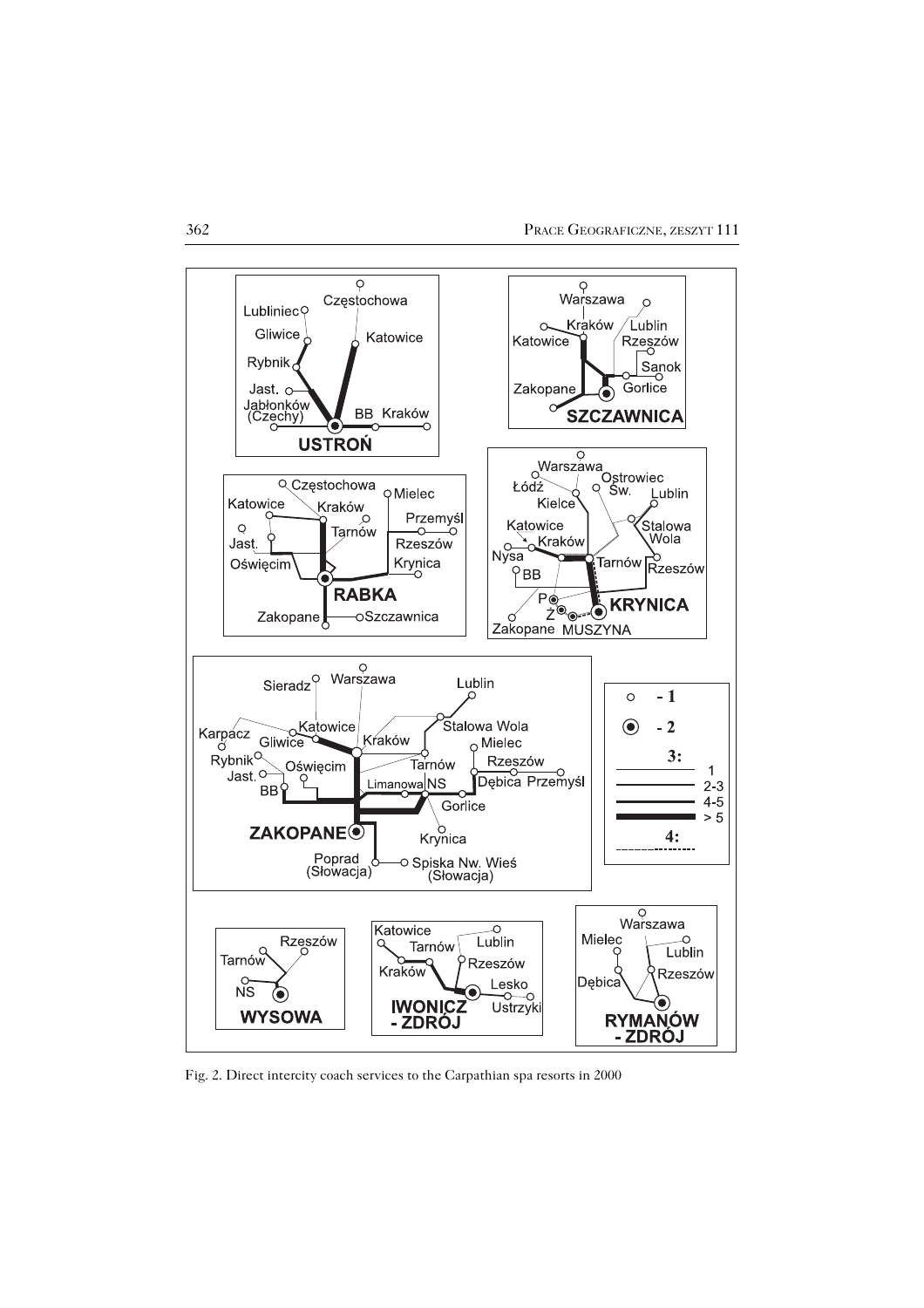(Kielce, Bielsko−Biała, Tarnów and Rzeszów). Cities, which had not been part of Poland during any portion of the research period, were excluded. (e.g. Wrocław).

The fastest connections were then found using the rail and coach service timetables (including combination of both modes of transport); direct services were given priority, because changeovers were regarded as more troublesome than up to 20% increase in the actual travel time. The authors analysed spa-bound services between 0:00 on Friday and 23:59 on Saturday during the first weekend of July. Separate matrixes were constructed for each of 1938, 1950, 1970 and 2000. A shortest road distance matrix was also constructed for 2000, so that it could be used in the calculation of the average speed in each of the years.

Accessibility was based on an index constructed for the purposes of the project, as a sum of the travel times from the listed cities; to underscore the importance of the largest cities (representing larger numbers of potential visitors) Warsaw, Cracow and Katowice were given the weight of three, and Łódź, Rzeszów and Lublin, the weight of two.

During 2000, Ustroń and Rabka had the best accessibility of all spa resorts; this can be explained by the proximity of the cities, which served as the departure points for thecalculation (Tab. 3, Fig. 3). Also, these spas had a higher ratio of direct to total services (Tab. 2). Iwonicz and Rymanów had the worst accessibility factors; this cannot be explained by their physical distance from the selected departure cities, because the distance was comparable to that from Zakopane or Krynica. The problem lies in a very poor public transport connection.

Three periods were identified in the history of accessibility between 1938 and 2000:

- 1938−1950; deterioration of accessibility to all of the spas as a result of the war and its aftermath,
- 1950−1970; rapid increase in accessibility caused, alongside the general post−war recovery and railway improvement, by the growing popularity of coach services, as confirmed by the dramatically improved indices at spas without rail,
- 1970−2000; further, if slower, improvement of accessibility.

As opposed to the spa accessibility, the city accessibility indices depended to a greater extent on their geographical location. This is illustrated by the significant differences between the sums of distances to each of the cities (Tab. 4). The rate and scale of changes to the indices of the cities is similar, as in the case of the spas (Fig. 4).

<sup>1 –</sup> towns with direct services to/from a spa

 $2 - spas$ 

<sup>3 –</sup> daily services

<sup>4 –</sup> direct services to/from spas in the Poprad valley

BB – Bielsko−Biała; Jast. – Jastrzębie; NS – Nowy Sącz; P – Piwniczna Zdrój; Ż – Żegiestów Zdrój.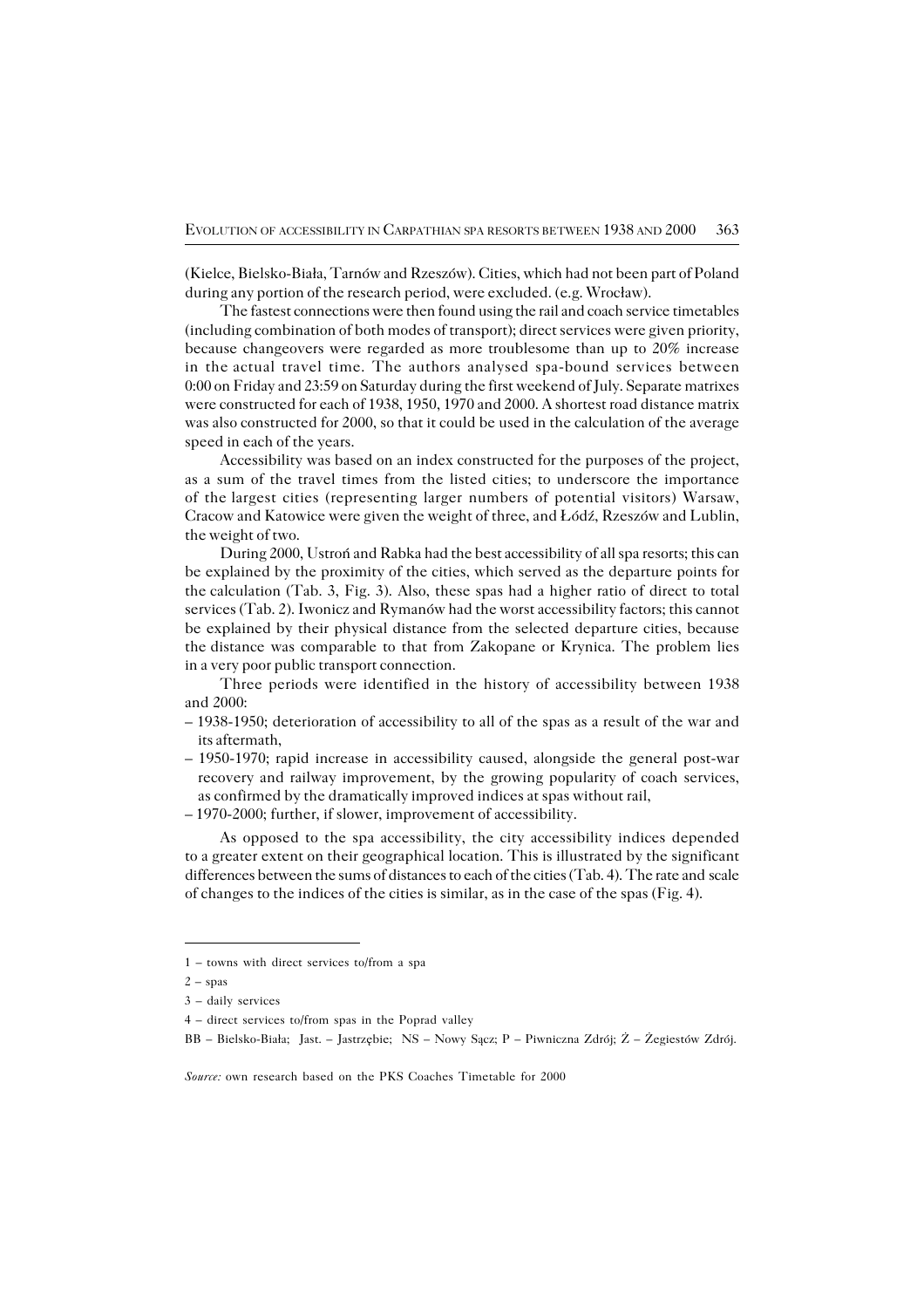| City              | Combined distance (km) | 1938  | 1950  | 1970 | 2000 |
|-------------------|------------------------|-------|-------|------|------|
| Ustroń            | 2216                   | 6999  | 8679  | 5592 | 5315 |
| Zakopane          | 2447                   | 8206  | 9461  | 6609 | 6200 |
| Rabka             | 2088                   | 6963  | 8495  | 5776 | 5411 |
| <b>Szczawnica</b> | 2391                   | 9284  | 10972 | 7530 | 6543 |
| Piwniczna         | 2332                   | 8577  | 9628  | 7877 | 6324 |
| Zegiestów         | 2472                   | 9158  | 10368 | 8374 | 6974 |
| Muszyna           | 2464                   | 9421  | 10720 | 8648 | 6868 |
| Krynica           | 2371                   | 9989  | 11383 | 8196 | 6472 |
| <b>Iwonicz</b>    | 2430                   | 10403 | 13604 | 7523 | 7117 |
| Rymanów           | 2478                   | 10654 | 13733 | 8031 | 7827 |

Tab. 3. Index of accessibility from selected cities during 1938−2000

*Source:* own research



Fig. 3. Index of accessibility from selected cities during 1938−2000

*Source:* own research

Two interesting peculiarities emerged:

- a unique condition of Poznań after WW2, where accessibility actually improved; it can be explained by the shift in national borders shortening the distances,
- a great increase in the Warsaw index as a result of opening the fast, high−capacity trunk railway line (CMK – central trunk railway).

The average travel speed can be derived from the accessibility index and the physical distance between the places (Tab. 3 and 4). Figure 6 depicts the evolution of these values for Warsaw and Cracow. It clearly shows: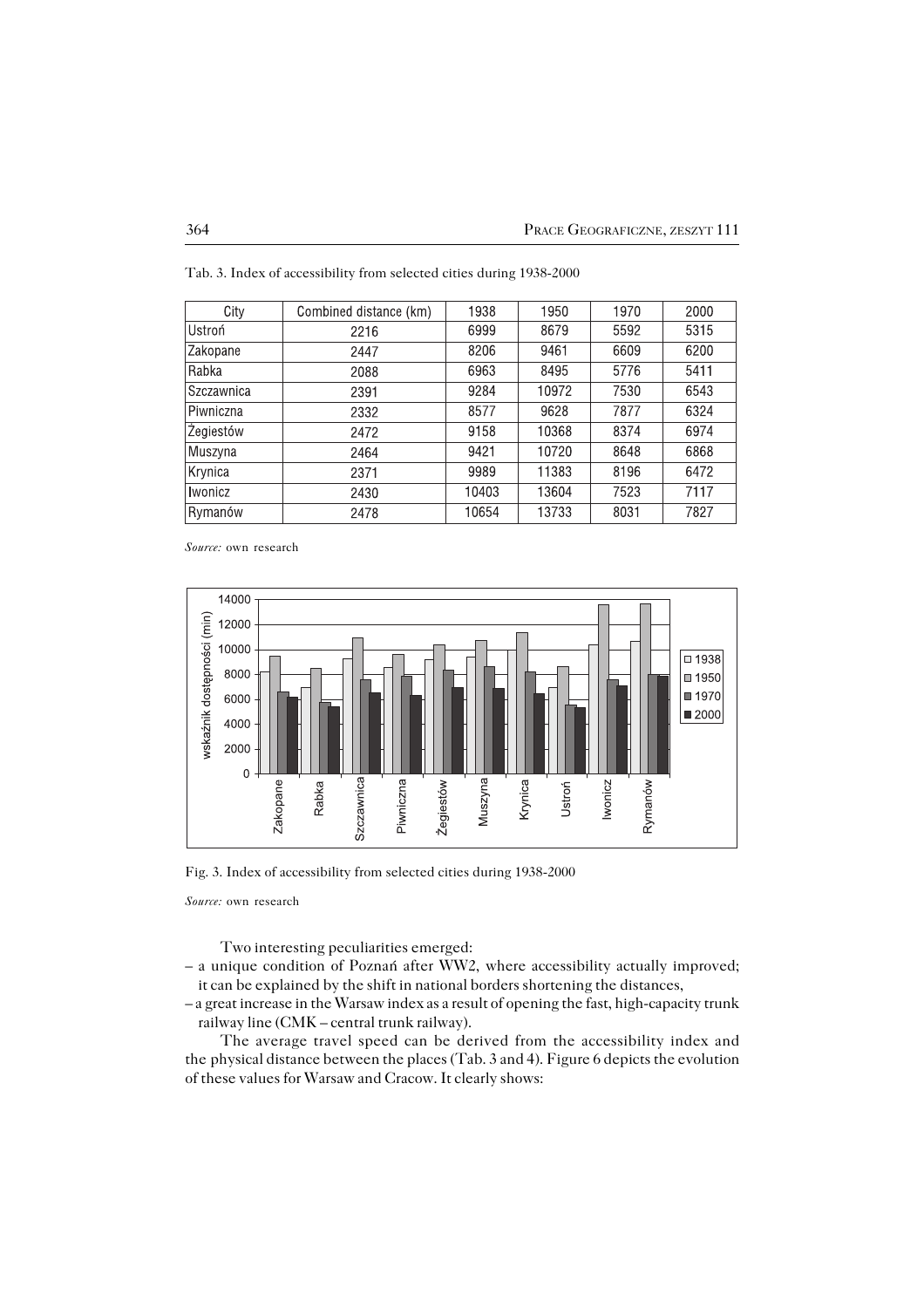| City          | Combined distance (km) | 1938 | 1950 | 1970 | 2000 |
|---------------|------------------------|------|------|------|------|
| Tarnów        | 1080                   | 2503 | 2864 | 2175 | 1656 |
| l Kraków      | 1185                   | 2586 | 3108 | 1938 | 1891 |
| Bielsko-Biała | 1514                   | 3428 | 4344 | 2984 | 2717 |
| Rzeszów       | 1546                   | 2977 | 4983 | 2761 | 2732 |
| Katowice      | 1783                   | 3691 | 4178 | 2992 | 2945 |
| Kielce        | 1967                   | 4693 | 5305 | 4213 | 3041 |
| Lublin        | 2929                   | 6858 | 8763 | 5807 | 4816 |
| Lódź          | 3224                   | 6483 | 7524 | 5084 | 4936 |
| Warszawa      | 3641                   | 6475 | 7356 | 5400 | 3989 |
| Poznań        | 4820                   | 8138 | 8064 | 6490 | 6194 |

Tab. 4. Index of accessibility to selected cities during 1938−2000

*Source:* own research



Fig. 4. Index of accessibility to selected cities during 1938−2000

*Source:* own research

- a generally improved travel speed over 1938−2000;
- faster connection of Warsaw compared to Cracow during both tested periods, with the gap increased in 2000 (owing to the trunk line);
- the same average travelling speed ranking of spas in both time sections in Cracow and Warsaw, also confirmed by the similar charts (Fig. 5).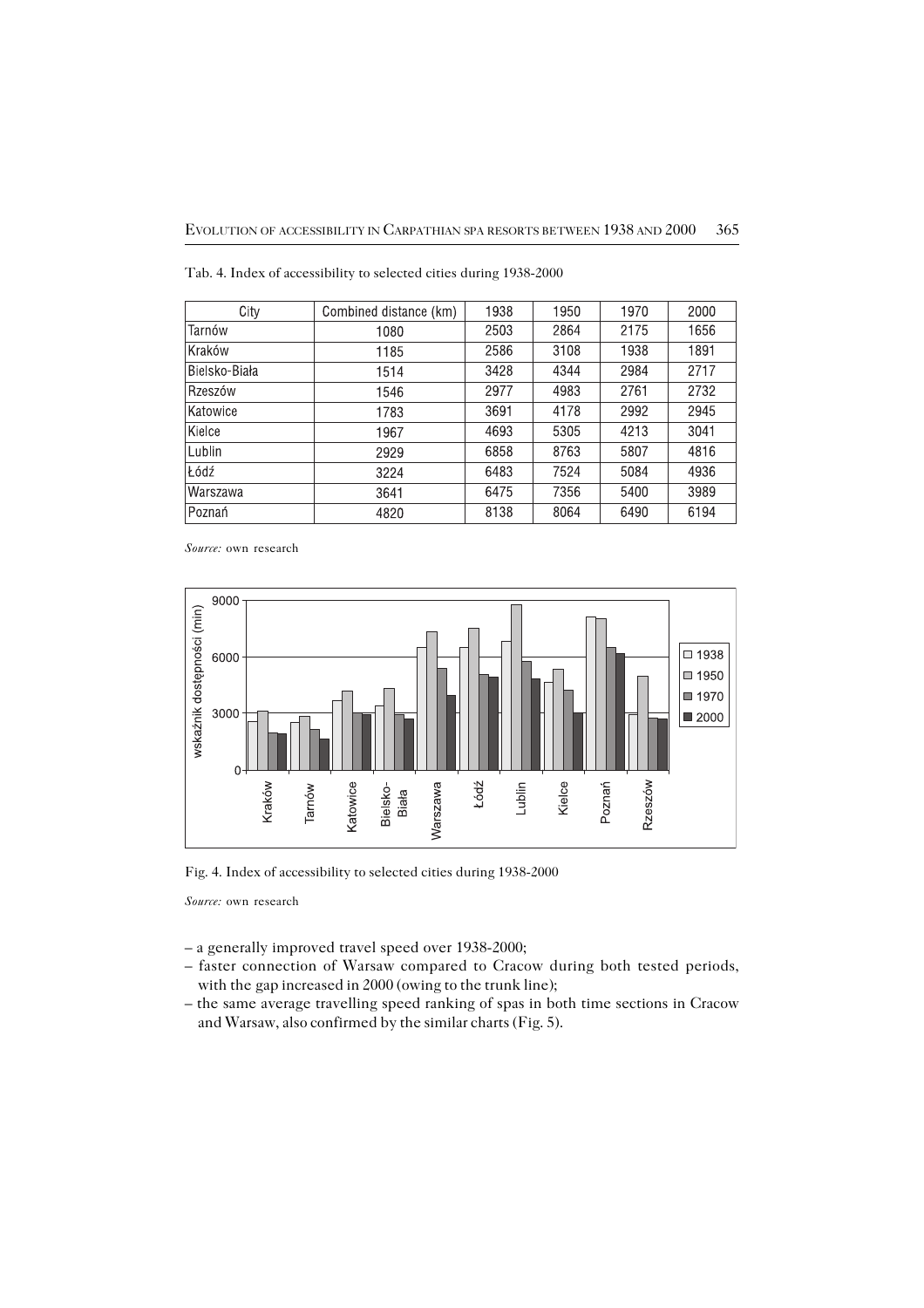

Fig. 5. Evolution of the average travelling speed from Warsaw and Cracow to spas during 1938 and 2000

*Source*: own research

### **Conclusions**

The three best accessible spa resorts in the Polish Carpathian Mountains (Rabka, Ustroń, Krynica) have numerous services with a relatively short travel time. The non−spa resort of Zakopane, however, is by far the best accessible town of all resorts reviewed. The two smallest resorts of Wysowa and Wapienne have the lowest accessibility. There seems to be a clear connection between the size and importance of a spa resort on the one hand and its accessibility on the other. This relationship works both ways, as good accessibility contributes to the spa status, while the size of the spa has an impact on the number/starting point of transport connections, thus contributing to the improved accessibility. The current status of the spas owes much to their rail connection at the turn of the 19/20<sup>th</sup> century. The spas, which at that time failed to gain access to the railway, are now among the smallest and least accessible.

The history of the Carpathian spa accessibility shows a significant improvement after WW2, and especially during 1960s and 70s. However, the hierarchy of accessibility has not materially changed since 1938, with the exception of the improved accessibility from Warsaw.

Accessibility is an important contributor to the overall competitiveness that determines future development potential of each spa. It seems unlikely that the more than 100 years old structure and hierarchy of the Carpathian spa resort accessibility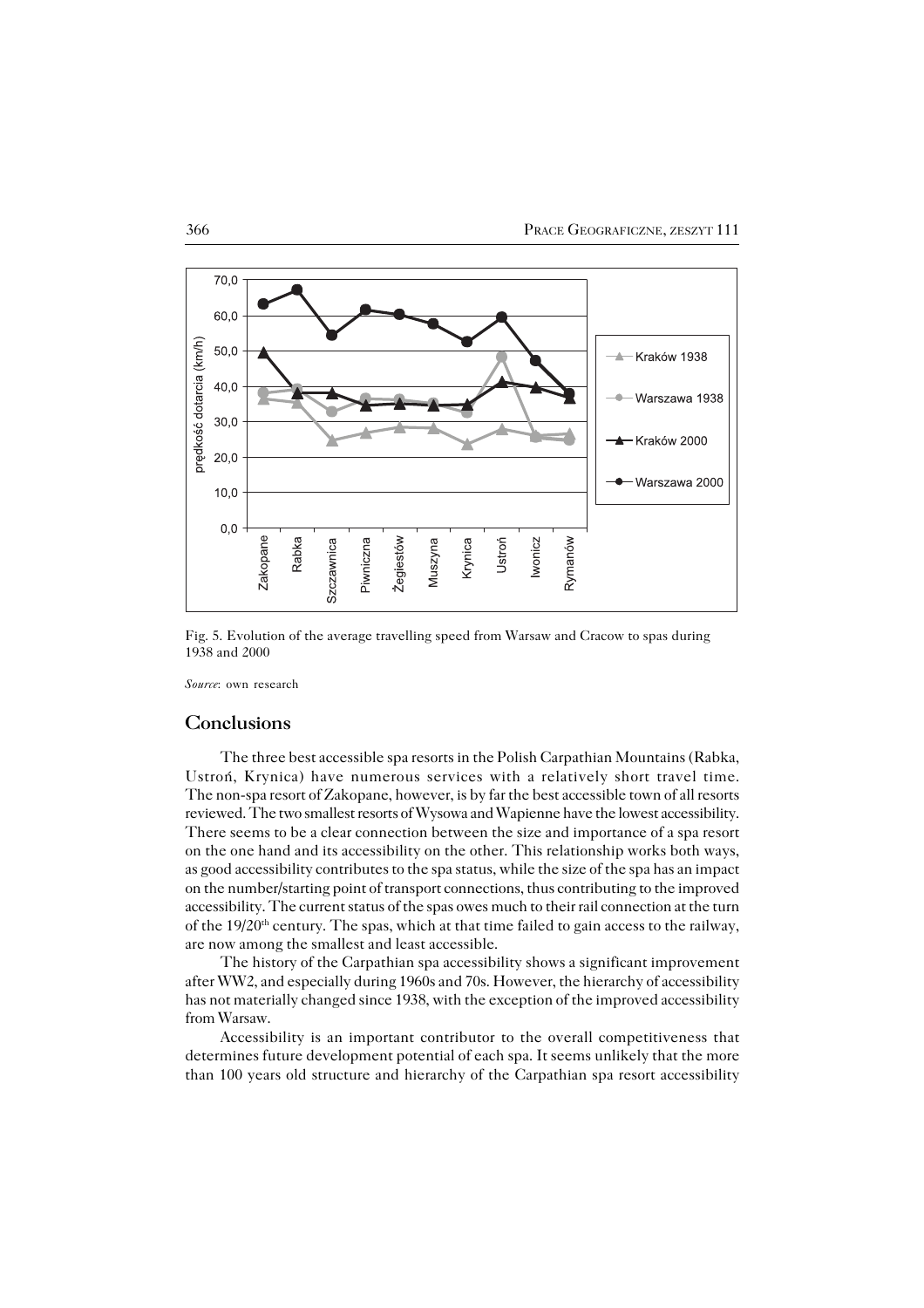is going to change much in the near future nor that its significance should diminish. A further improvement of Zakopane's position as the best accessible tourist resort in theCarpathian Mts. can only be expected, which would only be helped by the planned improvement to the Cracow–Zakopane motorway and the possible construction of a Podłęże –Tymbark branch railway.

#### **References**

*Atlas Uzdrowisk Polskich*, 1990, A. Kajoch (red.), PPWK, Warszawa–Wrocław.

- Black J., Conroy M., 1977, *Accessibility measures and the social evaluation of urban structure*, Environment and Planning A, 9, 1013−1031.
- Kruczek Z., Weseli A., 1987, *Uzdrowiska karpackie*, KAW, Kraków.
- Lijewski T., Koziarski S., 1995, *Rozwój sieci kolejowej w Polsce*, WKiŁ, Warszawa.
- Ratajczak W., 1992, *Dostępność komunikacyjna miast wojewódzkich Polski w latach 1948−1988,* [w:] Z. Chojnicki, T. Czyż (red.), *Współczesne problemy geografii społeczno−ekonomicznej Polski*, Ser. Geogr., UAM, Poznań, 55, 173−203.

*Slownik Języka Polskiego PWN*, 1998, Wyd. Nauk. PWN, Warszawa–Kraków.

Vickerman R. W., 1974, *Accessibility, attraction and potential: a review of some concepts and their use in determining mobility*, Envir. Plann. A, 6, 675−691.

## **Przemiany dostępności komunikacyjnej uzdrowisk karpackich w latach 1938−2000**

#### **Streszczenie**

Przedmiotem badań prezentowanych w niniejszym artykule jest dostępność komunikacyjna uzdrowisk karpackich. Autorzy niniejszego opracowania przychylają się do definicji sformułowanej przez J. Black'a i M. Conroy'a (1977), którzy definiują dostępność jako łatwość osiągnięcia w przestrzeni określonej funkcji z badanego miejsca przy pomocy określonego środka transportu.

Badaniami objęto uzdrowiska statutowe, położone na obszarze Karpat w obecnych granicach Polski oraz Zakopane – jako największy ośrodek turystyczny w Karpatach.

Podstawowym celem niniejszego opracowania było określenie dostępności uzdrowisk karpackich i jej przemian w latach 1938−2000. Zrealizowano także cel metodyczny, polegający na opracowaniu i zastosowaniu indeksu dostępności czasowej. Chcąc w miarę obiektywny sposób porównać dostępność komunikacyjną uzdrowisk karpackich, autorzy artykułu posłużyli się jednym ze wskaźników dostępności czasowej – najkrótszym czasem dojazdu. Badano czasy dojazdu pomiędzy uzdrowiskami a 10 wybranymi miastami Polski.

Istotnym czynnikiem kształtującym dostępność komunikacyjną uzdrowisk jestich położenie względem sieci komunikacyjnej kraju. W przypadku Karpat, które same położone są peryferyjnie, oznacza to lokalizację uzdrowisk z dala od głównych ośrodków i aglomeracji miejskich.